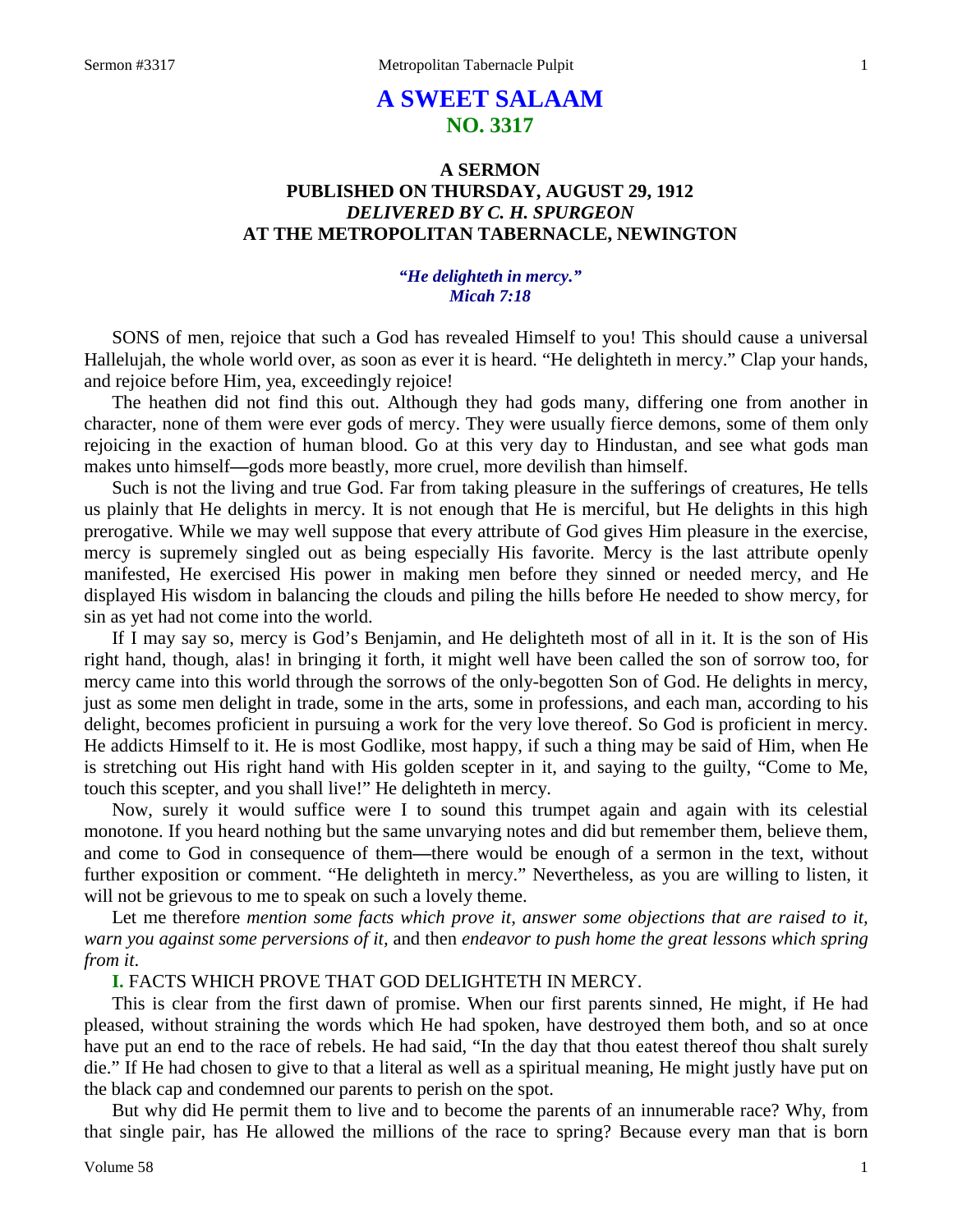becomes a sinner and in every one of these millions there is space for God's mercy**—**these all furnish so many platforms, I might say, on which God might display His mercy, so many millions of black foils against which God shall put the sparkling sapphire of His mercy, that its brightness may be more clearly seen. Surely, it is only because He delighteth in mercy that He spares this earth to swarm with sinners, and to be covered over with multitudes of transgressors.

That He delighteth in mercy is clear from the fact that *oftentimes after His anger has grown hot, He has spared the offender when he has repented*. God determined to destroy the race of Israel in the wilderness. "Let me alone," He said to Moses, "let me alone that I may destroy them." But the prayer of Moses touched the tender part of God, namely, His mercy, and He said that He would spare the people for His covenant and for His prophet's sake.

Even Ahab, that most cruel of kings, when he had been threatened, humbled himself, and God said to Elijah, "Go and say unto Ahab, Because he hath humbled himself, this thing shall not be in his day." And that great city of Nineveh, which had been given up to all manner of evil, God had said to Jonah, "Go and cry, Yet forty days, and Nineveh shall be overthrown," but when they put themselves in sackcloth, and repented at the prophet's warning, the Lord would not destroy the city, but spared the multitude for a season.

Oh! I tell you the tears and cries of men move the heart of the Most High. Not a prayer ever comes from the most guilty breast, if it be but sincere, fails to enter into the ear of the God of Mercy. The tears of penitents force their way into His soul. He has a bottle for those precious drops, He has a ready record for all their groans and sighs. He has proved this in innumerable cases. He has drawn the sword from its scabbard and put it back again when the man has repented. He has lifted the axe, yet laid it down again when the husbandman has pleaded, and said, "Let it alone this year also." His sparing, even when His anger has waxed hot, proves that He delighteth in mercy.

Brethren and sisters, I appeal to all of you in this present assembly. *The fact that we are here tonight after all the provocations which we have given to God proves that He delights in mercy.* Ah! I need not begin with the worst, the openly worst, let me mention some of you who have been trained from your childhood in the paths of piety, and yet you forgot God.

You lived without Him, prayer was neglected, His day was a weariness, to go up to His house was a toil. And yet you have been spared though you were useless and unprofitable servants, He might have chased you out of the house and given you your portion among the tormenters, but He has borne with your ill manners, and spared you to this hour!

Ah, but there are some who have gone farther. They have broken His laws, they have trampled on His statutes. Some have cursed His name, some here have done it. They have dared to imprecate damnation on themselves, and have done it often. They have spoken against God, perhaps with impious and infidel lips. They have done worse than that**—**if worse can be—they have persecuted God's children, and that is to touch the apple of His eye, and to hurt Him in the tenderest place.

We seemed, some of us, in the days of our sin, as if we would ride steeplechase to perdition, as if nothing could stop the insanity of our suicidal resolve. We would sin, even if sin were bitter to us. We would pursue our ruin at all risks and hazards and yet He cried, "How can I give thee up?"

He turned to plead with us. A mother's voice pleaded, from the grave she pleaded. The fever came and preached to us on the sickbed and we heard it. The cholera came and preached, we heard its voice in the street, we saw its power in the frequent funerals that passed along through the city.

The preacher came and spoke as best he could, and besought you, as a brother, that you would turn, that you would not perish, but would turn to God, and all these entreaties**—**these stretchings out of the hand, these wooings, and these tears which God has used upon you—have all been in vain till now, and you have sinned and revolted yet more and more. Does He not delight in mercy to continue still to invite, still to mourn, and not to cut it short by destroying you altogether?

And the very best proof that God delighteth in mercy, I think, is to be found in *the great number of persons who are saved*. I say the great number of those who are saved, for he who says they be but few,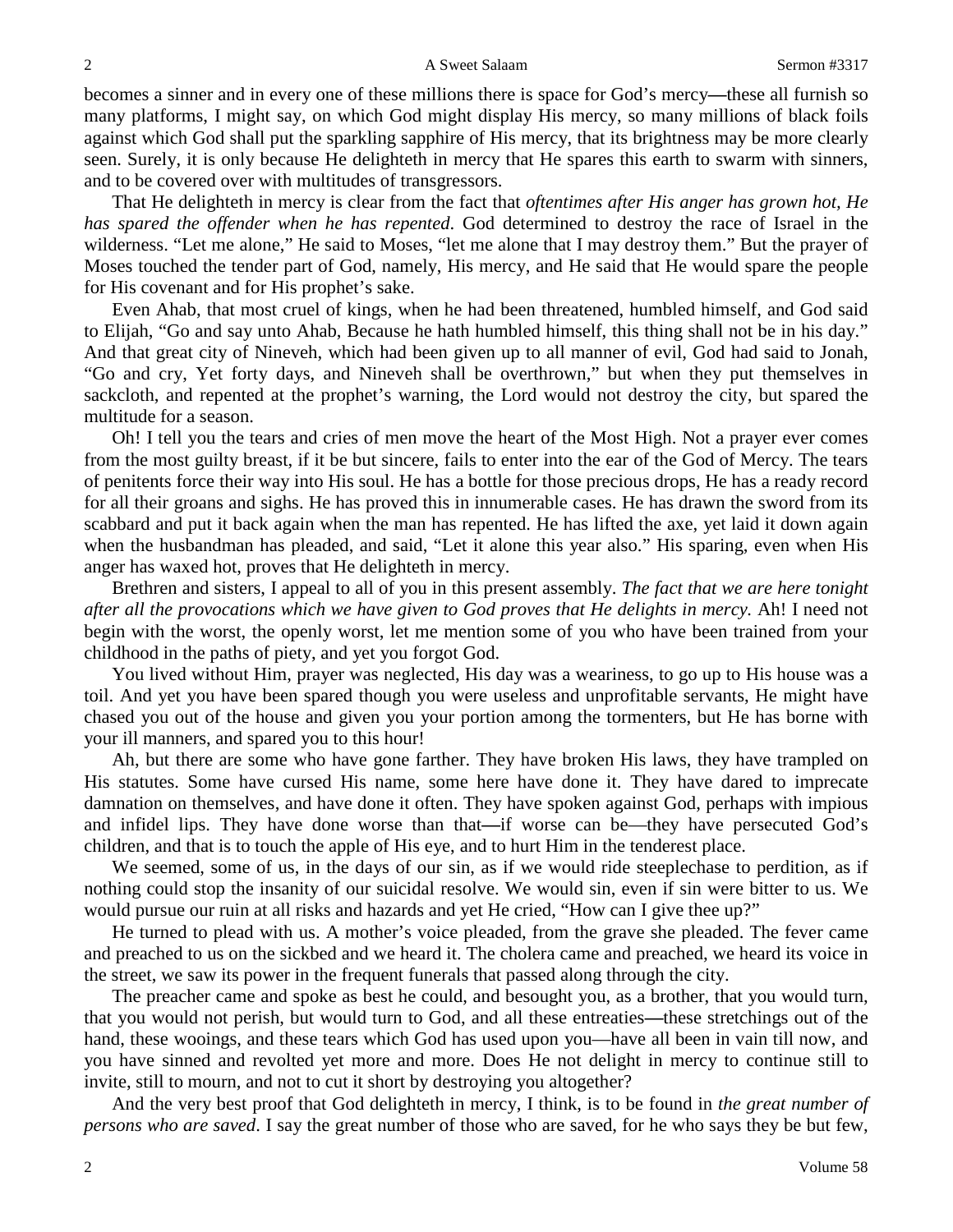contorts some passages of God's Word, and understands it not as a whole. Look yonder, if your eyes can see as mine can, by faith, you can no more count the spirits that rejoice before the throne than you can count the stars in the sky, or the sand upon the seashore. Their music yonder is like great thunders, or like the mighty waves of the sea, for they are ten thousand times ten thousand, a company that no man can number, all having washed their robes and made them white in the blood of Jesus, all saved by the mercy of our God. And here below, how many there are of us who are making our way to the Celestial city, led by the precious Christ who is our Captain, and in every one of our cases the mercy of God is seen.

Nor is the mercy of God to be discovered only in the numbers, but it is seen also *in the character of those who are saved,* for God does not select the most virtuous, the most chaste, the most honest, the most talented. He often takes, to make them monuments of His mercy, the vilest, the most abased and blasphemous. He lays hold upon the polluted publican instead of the proud Pharisee. He singles out the wandering prodigal before many who thought themselves far better. He lifts the poor off the dunghill, and sets him among princes.

Glory be to the infinite majesty of eternal grace that has snatched brands out of the burning, that has lifted men from the very gates of hell and passed them through the gates of heaven. The guilt of one soul might sink a world, the accumulated guilt of all the millions whom Christ redeemed will stand forever as a proof that God delighteth in mercy.

Reflect a moment upon the *conduct of those saved after they have tasted that the Lord is gracious,* for albeit they are renewed, yet they are not perfect. Oh! brethren and sisters, we ought to be ashamed to have to confess it tonight, blushes should scarlet our cheeks, that we have been ungrateful, unbelieving, unfaithful. We have sinned against the gracious Father who has taken us into His family, sinned against the love of God, against the blood of Christ, against the sweet comforts of the Holy Ghost, and yet no child of His was ever cast away, no believer in Christ was ever disowned of God. The mercy which once flowed to them flows on forever, never pausing for an instant, because He delighteth in mercy.

But think, and here is the main point, think with regard to these guilty ones who have been saved, *at what an expense it was all done*. He spared not His own Son. A son is most dear to a father, yet God so loved mercy that He gave the only-begotten to the smart, and to the death-pang, to the cross and the sepulcher, that mercy might ride on the milk-white steed, a queen amongst the sons of men.

Behold the Savior bleeding! I pray you let me portray Him to you, with hands and feet pierced with nails. Mark you His sufferings, view His agonies, and let me tell you that this was all for the sons of men, that the mercy of the everlasting Father, without bound and limit, might come to those who seek His face through Jesus Christ. Further proof surely is not needed. This is proof, overwhelming proof, that should confound despair, proof that should make unbelief impossible. He who gave His son to die must be a God that delighteth in mercy.

**II.** SOME OBJECTIONS ARE OFTEN RAISED, which I shall very briefly meet.

"If He delighteth in mercy," says one, *"why are some men lost?"* Surely, sir, God does not so delight in mercy as to tarnish His justice. If He did, there would be a slur upon His mercy, for sometimes it is not mercy to the many to forgive the few. It were no mercy to London to set free all the burglars and garrotters. It were no mercy to England if every man who has committed murder were allowed to go red-handed without punishment. Punishment for the guilty is required even by mercy itself.

Remember, of all the lost, there is not one but has simply and barely the due reward of his sins, and if that had been roughly and evenly given to him, he would have known no reprieve that allowed him to live here after his first offense. To full many of them, certainly to all of you, if finally lost, you will have had mercy presented to you. You have had Christ preached to you, you have been bidden to come to Him, you have been assured, on God's own authority, that if you trust Jesus you shall be saved. Then if you do it not, lay not your ruin at the door of God's mercy, but at the door of your own folly.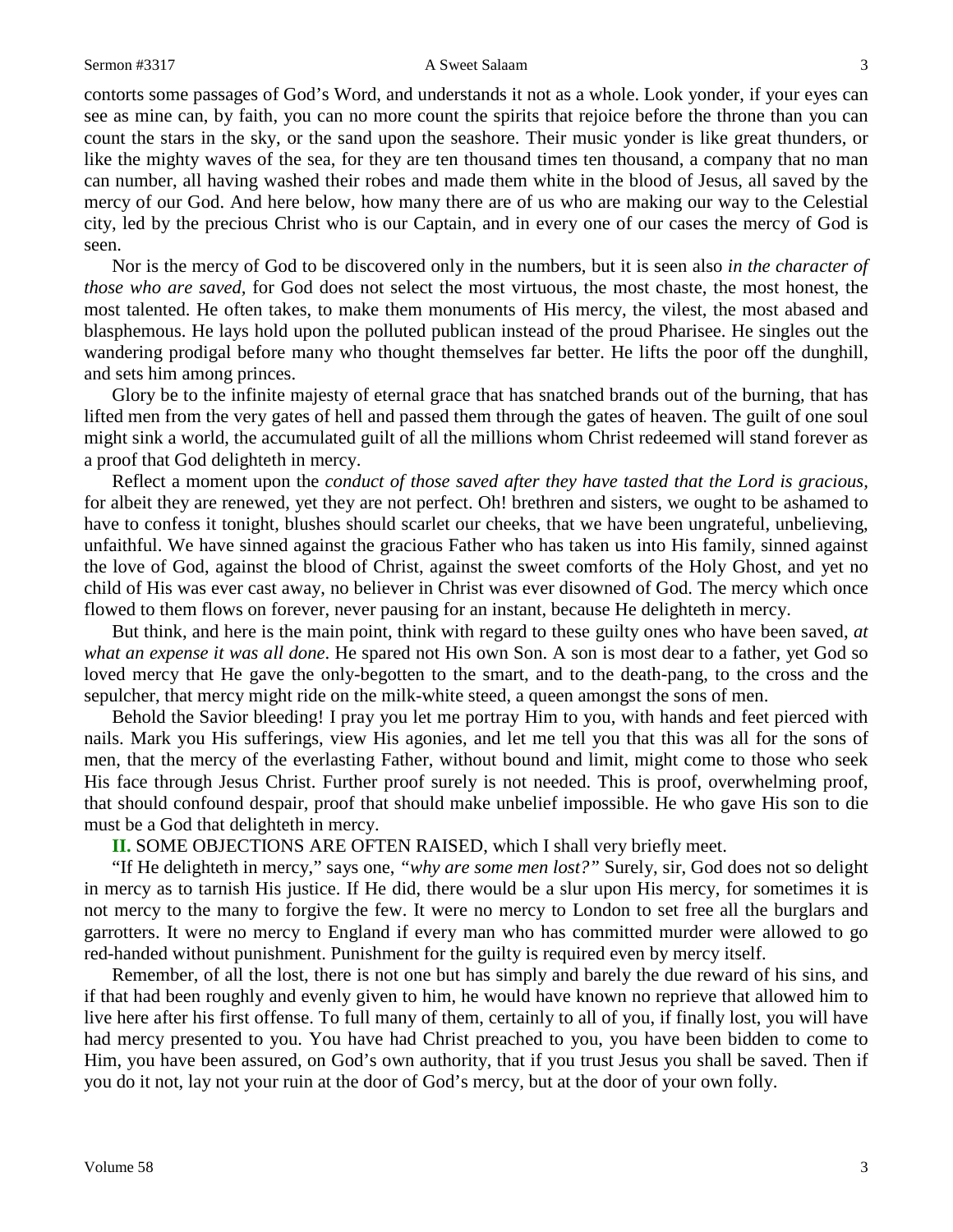If a man die of fever because he will not take his medicine, who but he is at fault? If a man leaps over a precipice willfully, let him blame no one if he dashes himself to pieces. On the head of every lost one his own condemnation lies, as yours will, except you turn to God and repent.

"Ah!" says another, *"but God is not always merciful,* look at His severity sometimes, Korah, Dathan and Abiram are swallowed up, Sodom is destroyed by fire from heaven." Yes, sir, and even mercy saw this done without a tear in her eye. What, should Sodom go unpunished? Shall the bestial vice of which Sodom was guilty never be checked? Why, if this should spread amongst the sons of men, it would bring in its infernal train ten thousand times more damage than the destruction of Sodom and Gomorrah. The sin itself is infinitely worse than the fire which burned it up.

There is mercy in the physician if he sees poison in the hand when he cuts it out and cauterizes the wound, and this is what God did with Sodom. He did, as it were, cut out the plague-spot and cauterize it, lest that filthy sin should overspread all mankind. As for Korah, Dathan, and Abiram, their death was the life of others, they were pestilent traitors against the dominion of God, and unless they had died, others would have revolted and have perished too.

Many of those things which we call severe judgments are only mercies in disguise. The great fire of London**—**how the preachers preached about that! I suppose there are hundreds of sermons extant to prove that the great fire of London was a punishment upon London for its gluttony and covetousness.

Why, what greater blessing ever befell the city than that fire, burning up as it did all those fever and pest dens where all kinds of malaria and disease would constantly lie festering? Nothing could have been better. The deaths of some in the plague before the fire, had called attention to the evil, and then the fire came and swept the evil away. I do not doubt that even cholera in our own times has been simply God's great sanitary commissioner, sent to London to warn us to cleanse this and sweep away that, that so on the whole life may last longer and mercy may prevail. Judge not God then, by your feeble sense, wait awhile till you see His judgments in the long run, and then you shall discern how they are always seasoned with mercy, and love holds the sword.

Should anyone say, with blank surprise, "If God delighteth in mercy, *why is there such a thing as the unpardonable sin?"* I think I should reply, with a burst of gratitude, "Is it not a great mercy that there is only one sin that is unpardonable?" There might have been a catalog of crimes for which forgiveness was impossible, there is but one, that one is only unpardonable because the person who commits it has so seared his conscience that he never sues for pardon. Any of you, man or woman, that asks for mercy sincerely, shall have it, whatever sin you may have committed. But that one sin strikes a cold chill about the heart, and henceforth the man never desires mercy, but perishes an impenitent and a careless sinner.

Should another say, "How is God merciful, *when I feel in my own self that He cannot have mercy upon me?*" I should reply, Your feelings are not to be trusted. Whatever despair may whisper, or doubt may suggest, one text of Scripture is worth fifty fears and doubts, or fifty thousand either. You may be a black sinner, but He delights to wash you. You may have offended Him, year after year, and done despite to His grace, but His arm is still not shortened that He cannot save. I care not how far you may have gone, I am sure He can come after you.

Lost sheep, bleating on the mountains, the Shepherd can hear you, and the Shepherd can reach you. You may fall into a pit, but it shall not be so deep that He cannot bring you out. While life remains there is hope. Sin as you may have sinned, there is abundance of pardon with a gracious God.

Oh, put not your thought so in opposition to the declaration of heaven, but believe tonight that God is able and willing to forgive you, and come with a penitent's prayer, and find forgiveness now. All objections to the delight of God in mercy are but illusions of your brain, or delusions of your heart.

**III.** THERE IS PERIL OF MISUSING THIS MERCY OF GOD, lest instead of leading us to repentance, it should plunge us deeper into sin.

*Though God delights in mercy, sin is no trifle in His estimation.* Sin is an enormous evil, an evil so great that it never could have been prevented from destroying us all, except by God Himself coming into this world, taking upon Himself our nature, and suffering to the very death in our stead. Calvary tells us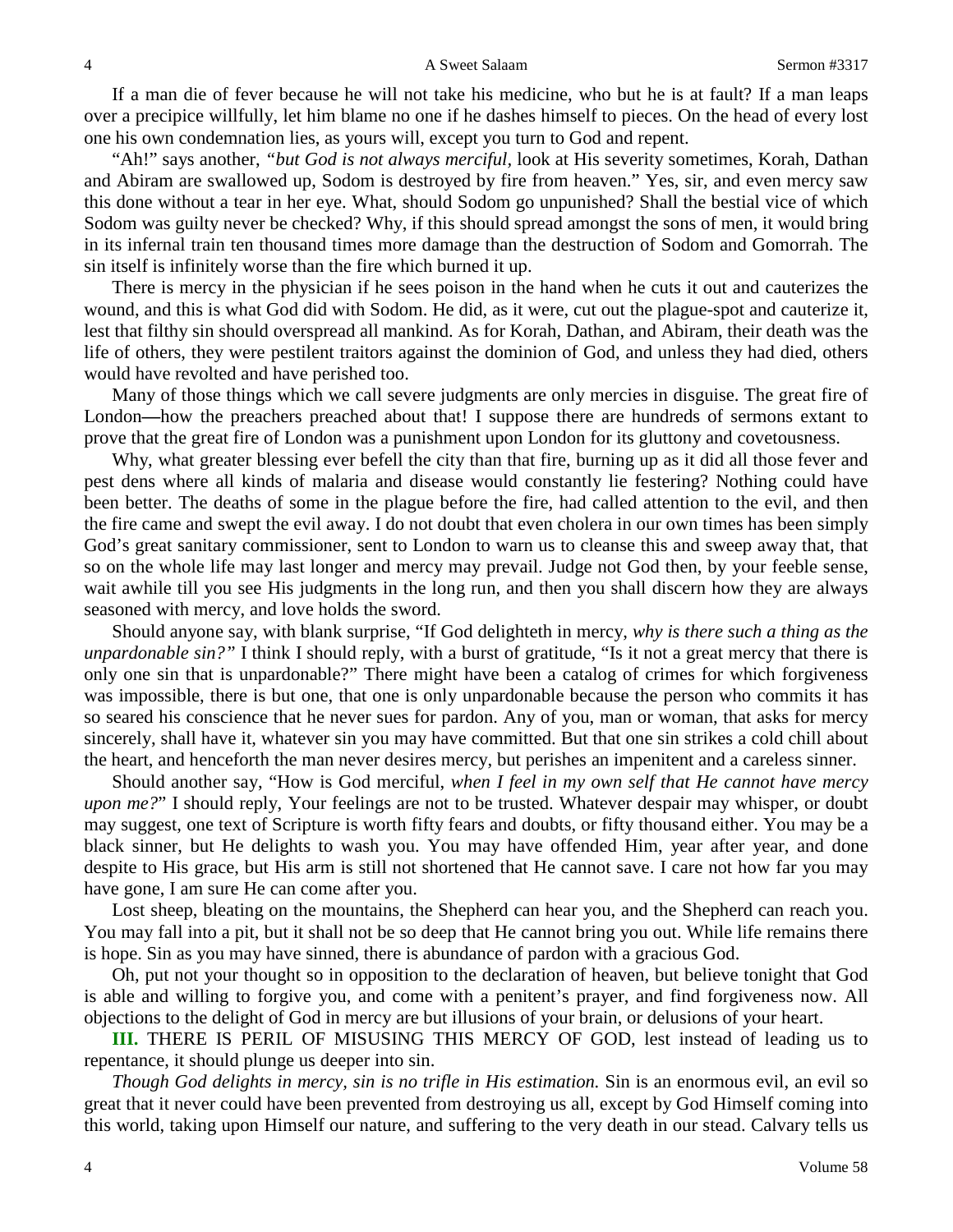#### Sermon #3317 **A** Sweet Salaam 5

that sin is not a thing to be laughed at. It cost our Savior groans unutterable, and griefs that never can be measured, to deliver us from our guilt, and if the sinner come not to Christ, it shall cost him endless tears. it shall cost him everlasting misery, His sins shall sink him to hell forever. Oh! trifle not with sin because God is merciful. This is a cruel, brutal thing to do, to sin because grace doth abound. If you do so, you shall find that there is no grace for you.

Say not that because God is merciful *a prayer or two on your dying bed will suffice*. How do you know you may ever have a dying bed? Men fall dead in the streets. There was one who always said, "I shall set it all right at last, I shall say, 'Lord, have mercy upon me,' and it will be all right." Returning home drunk one night, he spurred his horse over the parapet of a bridge into a deep river, and the last word he was heard to say was a sentence too blasphemous for me to repeat.

And why may not you die so? You cannot tell. Put no trust in deathbed repentances, they are of all things the most deceitful. Every thief repents when he comes to the prison, and every murderer will leave a word of repentance on his pathway to the gallows. It is no sign of the heart being set right to cry and groan when you are coming near to your punishment. God is merciful to these who seek Him early, but procrastinators will find that He is just. "Today, if ye will hear his voice, harden not your hearts, lest he swear in his wrath that you shall not enter into his rest."

Though God is merciful *you are not therefore at liberty to despise the Lord Jesus and His salvation,* for all His mercy flows to us through the silver pipe of Jesus Christ the Mediator. I speak advisedly, there is no mercy in heaven or earth in the shape of saving mercy, except through Jesus Christ. Unless you come to the cross for it you shall not have it. God has nailed up every other door but this. This one alone is left open, the door sprinkled with blood on the lintel and the two side posts, and on which is written, "Whosoever believeth in the Lord Jesus Christ shall never perish, but have everlasting life."

There is an alternative. It is, "He that believeth not shall be condemned." What, if he does this and that, or if he humble himself, if he be virtuous? Yes, yes. God makes no exception. The sentence comes to kings and queens and emperors as well as to crossing sweepers, paupers, or even to convicts, "He that believeth not shall be condemned." They shall take which they will. If they will have Christ and God's mercy, so be it, God's grace has compelled them to take that. But if they will not have Christ, there is no mercy, no, not a drop of mercy, but wrath, righteous wrath, against those that despise the Son of God.

Nor must you think that *the doctrine of God's free mercy at all comes into conflict with the doctrine of God's electing love*. Nay, rather, by His election it is seen that God delighteth in mercy**—**thinking of mercy, planning mercy before men needed mercy, in the eternal covenant determining the persons upon whom mercy should come, selecting them, not because of any good in themselves, but entirely out of His own good pleasure, and thus proving His mercy.

If God had sent into the world a gospel full of conditions and of human doings, it would have been no Gospel to anybody, for no man could fulfill the conditions except by divine grace. But He has sent an unconditional Gospel. He will have mercy upon whom He will have mercy, and He will have compassion upon whom He will have compassion, and in this great free grace Gospel the mercy of God is magnified to the fullest.

#### **IV.** WHAT IS THE LESSON FROM ALL THIS?

*If God be so merciful let His ministers preach of His mercy*. If God delights in mercy and not in sacrifice, do not let His ministers be dressing themselves up, and performing genuflections, bowing to the east, winking with their eyes, making signs with their fingers, offering incense, and I know not what besides. God is not a child to be amused with toys that are beneath the notice of babes.

God delighteth in mercy. Let the pulpit, therefore, ring with mercy. Let the preacher be continually telling of mercy through the blood of Jesus, mercy through faith in His name, mercy for crimes of deepest dye, mercy that comes to us through the atoning Savior. This ought to be our daily message when we preach. We ought to remember that God delighteth in mercy. As God's ambassadors let us proclaim most freely that which He has the most pleasure in, His mercy**—**His mercy**—**oh, His mercy, it endures forever.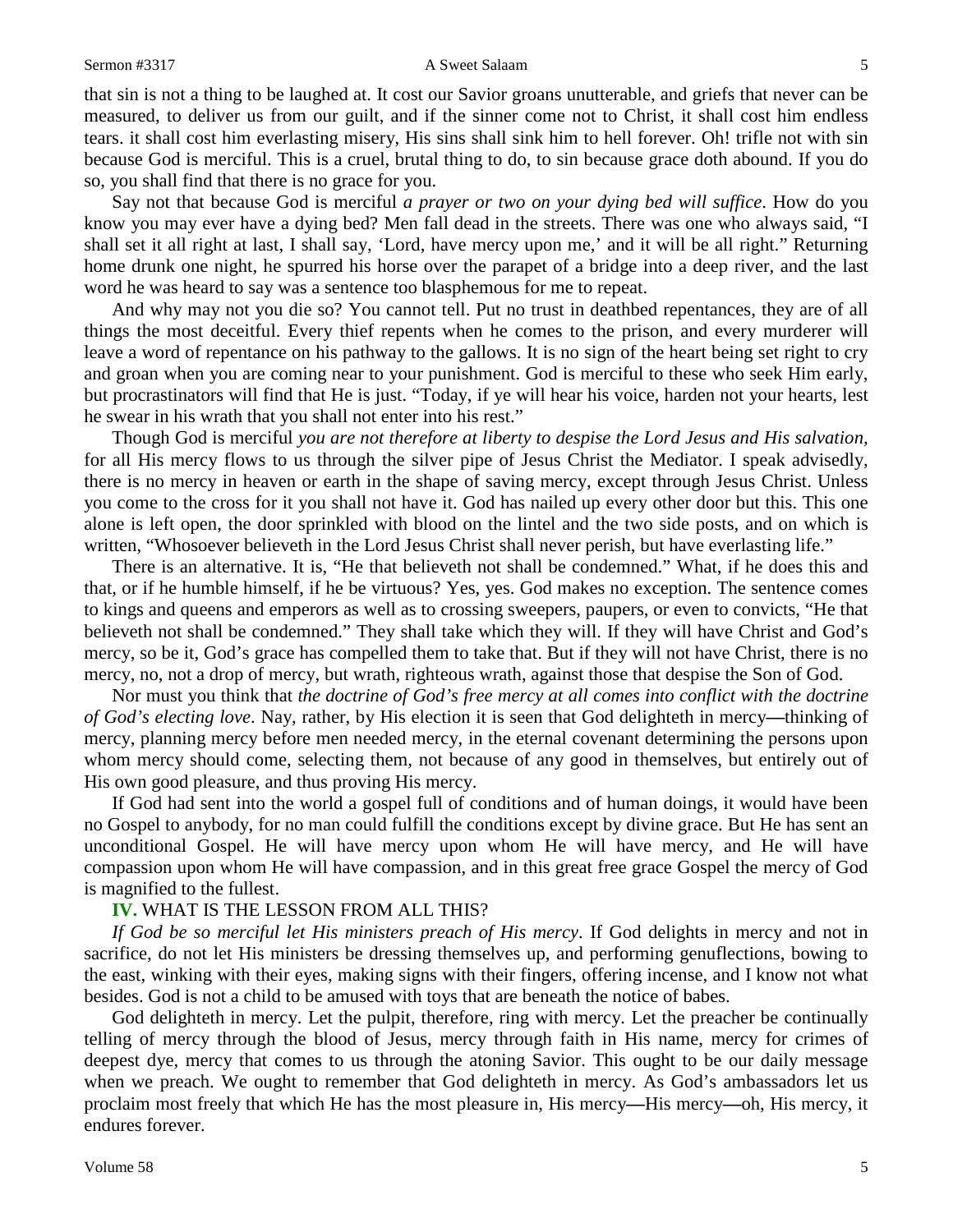Christian people, here is a noble example for you. If God delights in mercy, and you are His children, *be like Him, let mercy be your delight.* Be merciful to the poor. Be merciful to the ignorant. Be merciful to the guilty. Never be the man to cast the first stone at the fallen woman, for your Master did not condemn her. Never be the man to pass by the naked and the poverty-stricken. Your Lord's eye was quick to detect the lazar. Mercy well becomes the heir of the God of mercy, and if you are not merciful how can you expect to obtain mercy, or think to be numbered among the children of the great merciful One?

To all of you I would say**—**take care, as you expect the mercy of God, to deal it out to others. Never say, "I won't forgive," for you seal your own condemnation when you do, and if you forgive not your brother his trespasses neither will your heavenly Father forgive you. You have chosen your own destruction when you shut the door against your child, or against your neighbor, and say, "I will treasure up that enmity as long as I live." I tell you, sirs, your offerings at God's altar are an abomination to Him until you have forgiven every one of your fellows his trespasses. Your prayers cannot come up before God, they are hindered most effectually.

How can you pray when one of the petitions which God puts into your mouth is this, "Forgive us our debts as we forgive them that are indebted unto us"? How can you, with one hand on your brother's throat, lift your other hand and say, "God be merciful to me a sinner"? Go your way tonight, and if possible before you close your eyes in sleep make your peace with any whom you have offended or who have offended you. As God delighteth in mercy, let the children of God delight in mercy likewise.

Still, the great lesson I want to bring out is this**—***if God delights in mercy, then why should those who have offended Him be afraid to seek Him?* He will hear your prayers be they ever so feeble or broken. He is ready to forgive you, however grossly you may have offended. Think of that. If He be so kind, why do you stay away from Him?

Oh! come to Him, come now. 'Tis all mercy today. You are not bidden to come to a judge, nor to advance to the bar where the sentence shall go against you, 'tis a sweeter note you hear, "Come unto me, all ye that labour and are heavy laden, for I am meek and lowly of heart, and ye shall find rest unto your souls, for my yoke is easy and my burden is light."

Oh! I wish I could lead you to the Lord. It is not in my power. His Spirit alone can do it, but oh! do come, and welcome. There is not a hard word in the whole of the Bible for a coming sinner. There is nothing to keep back a soul that desires to be at peace with God. God's house is open, God's heart is open, God's table is spread, God waits to be gracious**—**nay, He comes to meet the sinner that comes to Him. Are you willing to have Him and to have His mercy? If so, you may have it. Come, then, come and welcome, sinner, come!

> *"Lord, Thou hast won, at length I yield, My heart, by mighty grace compelled Surrenders all to Thee; Against Thy terrors long I strove, But who can stand against Thy love? Love conquers even me.*

*If Thou hast bid Thy thunders roll, And lighting's flash to blast my soul, I still had stubborn been; But mercy has my heart subdued, A bleeding Savior I have viewed, And now I hate my sin."*

#### **EXPOSITION BY C. H. SPURGEON**

#### *PSALM 136 AND EPHESIANS 1*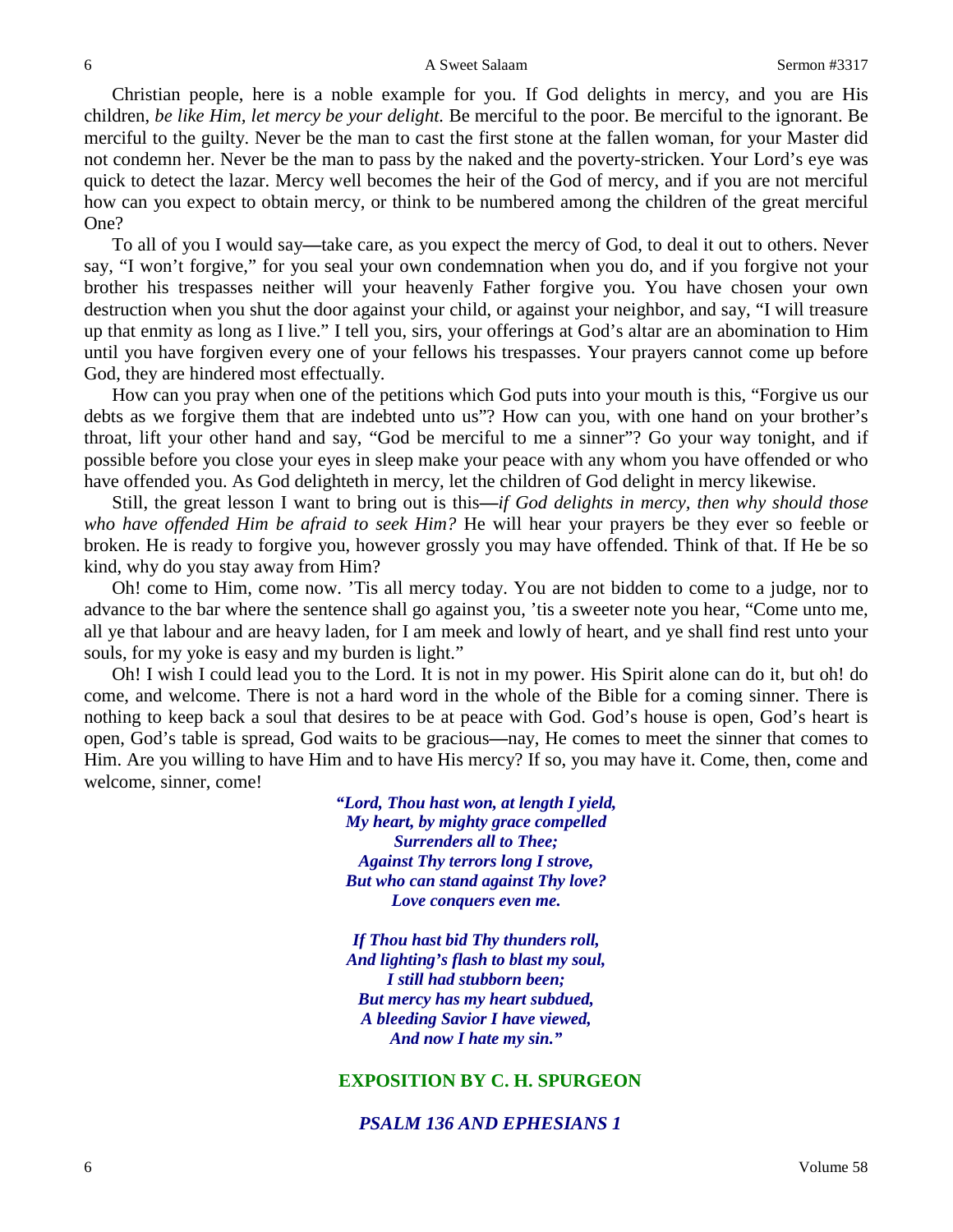#### Sermon #3317 **A** Sweet Salaam 7

Let us make this occasion a time of praise and thanksgiving, let our hearts dance at the name of our God, let our lips give expression thereto, in joyful music.

#### **Verse 1.** *O give thanks unto the LORD; for he is good: for his mercy endureth for ever.*

That is the beginning of our praise, the essential goodness of God, from which all the streams of mercy flow. Oh, deep abyss of infinite love.

**2-3.** *O give thanks unto the God of gods: for his mercy endureth for ever. O give thanks to the Lord of lords: for his mercy endureth for ever.*

His greatness, which is beyond that of all potentates on earth or principalities in heaven—this also is to be our joyous theme of song. His greatness and His goodness together make us magnify His name.

**4.** *To him who alone doeth great wonders: for his mercy endureth for ever.*

Nothing is absolutely wonderful except God, and all other things are dwarfed and diminished in wondrousness as compared with Him. The Seven Wonders of the World are trifles compared with the seven-million wonders of God.

**5.** *To him that by wisdom made the heavens: for his mercy endureth for ever.*

They boasted of the Colossus that strode across the sea, but what shall we say to the heavens that span not only the earth but all the universe? And in those heavens there is mercy to be seen as well as wisdom, the adaptation of the physical world to the circumstances of man, so that there is a relation between the weight of every dewdrop and the structure of the human body.

**6-9.** *To him that stretched out the earth above the waters: for his mercy endureth for ever. To him that made great lights: for his mercy endureth for ever: The sun to rule by day: for his mercy endureth for ever: The moon and stars to rule by night: for his mercy endureth for ever.*

See how these ancient godly ones loved to dwell upon a thing. When the note was "light" they did not just sing it through and have done with it, but there were fugues and repeats in their music, but the music of today is "rattle through it as fast as ever you can, and have done quickly, with it." Our forefathers liked to linger a bit on these sweet praises of God. So did the Hebrews. "Great lights!" Aye, but there must be the sun and the moon and the stars. They could never have enough of it, they rolled these sweet morsels under their tongue and then out upon their lips as they praised God.

**10.** *To him that smote Egypt in their firstborn: for his mercy endureth for ever.*

Yet it was an awful judgment, and it needs a reverent, lowly, saintly spirit to sing over even the judgments of God. Had certain theologians of the present time been present at the Red Sea they would have cried in sentimental sympathy over the Egyptians, but instead of that Miriam took a timbrel and said, "Sing unto the LORD, for he hath triumphed gloriously." The fates of sinful men are of small moment as compared with the glory of God. JEHOVAH fills all things, and when the heart is fully taken up with the glory of God, it learns to sing even this stern refrain, "To him that smote Egypt in their firstborn: for his mercy endureth for ever."

**11-15.** *And brought out Israel from among them: for his mercy endureth for ever: with a strong hand, and with a stretched out arm: for his mercy endureth for ever. To him which divided the Red sea into parts: for his mercy endureth for ever: and made Israel to pass through the midst of it: for his mercy endureth for ever: but overthrew Pharaoh and his host in the Red sea: for his mercy endureth for ever.*

See how they prolonged the strain, and what blessed exercise this is, to take mercies to pieces and examine all the details, and have a fresh verse for each particular of God's goodness to us. Glory be unto His blessed name forever and ever.

**16.** *To him which led his people through the wilderness; for his mercy endureth for ever.*

Therefore He will lead you through the wilderness, and bring you through great droughts, and your manna shall drop from heaven, and your waters flow from the rock. Sing then to His name, ye that are in the wilderness.

**17.** *To him which smote great kings: for his mercy endureth for ever:*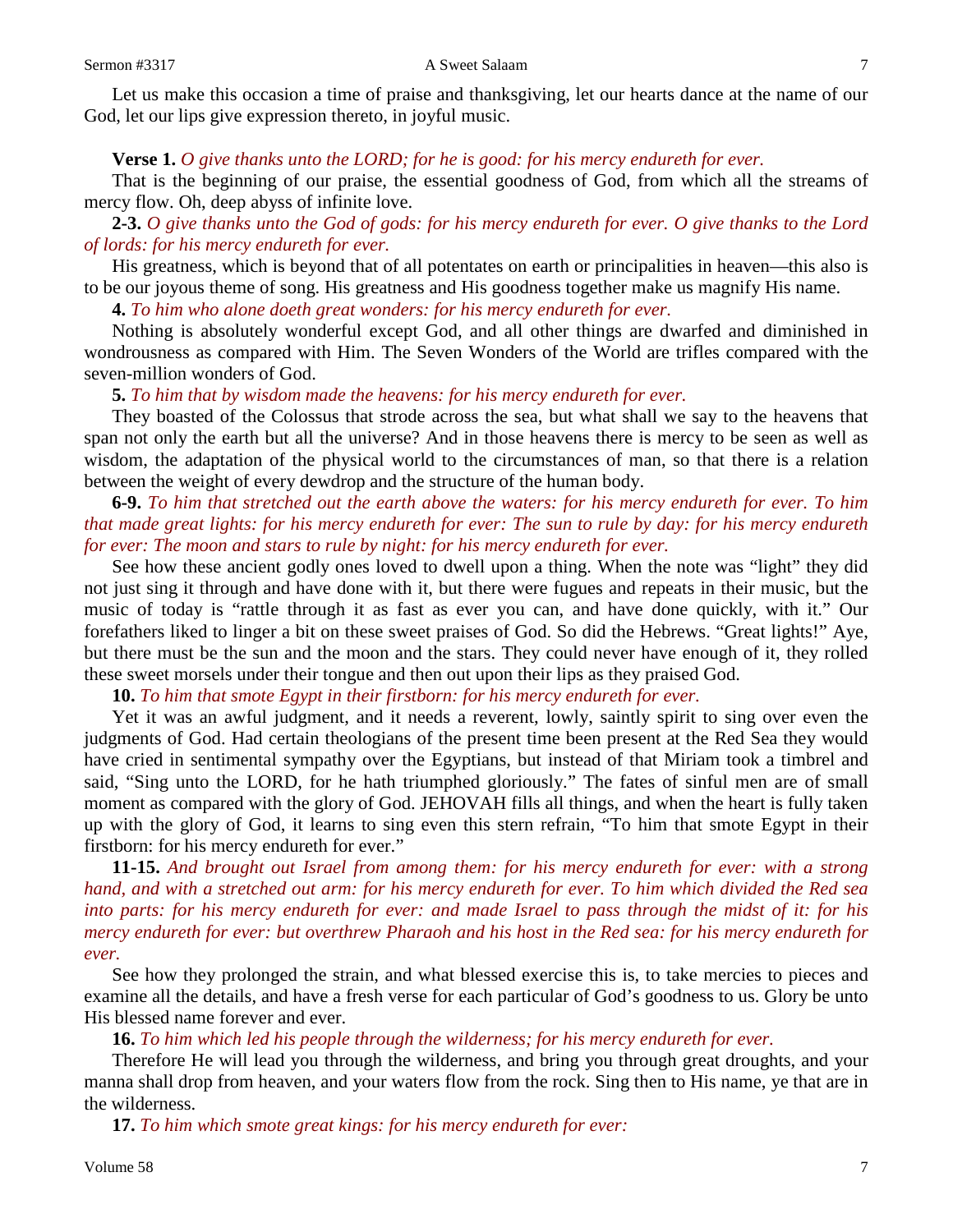That is a terrible and tragic matter, that smiting of kings. Yes, but these singers did not groan over it. There are no less than four notes over this.

**18-23.** *And slew famous kings: for his mercy endureth for ever: Sihon king of the Amorites: for his mercy endureth for ever: and Og the king of Bashan: for his mercy endureth for ever: and gave their land for an heritage: for his mercy endureth for ever: even an heritage unto Israel his servant: for his mercy endureth for ever. Who remembered us in our low estate: for his mercy endureth for ever:*

The note descends a little from the martial strain of trumpet, from smitten kings and the drowned chivalry of Egypt, but though it sinks, how it sweetens! What a soft, clear sound there is about it.

**24-26.** *And hath redeemed us from our enemies: for his mercy endureth for ever. Who giveth food to all flesh: for his mercy endureth for ever. O give thanks unto the God of heaven: for his mercy endureth for ever.*

Glorious redemption! That is ever the choicest note of all. Ring that silver bell again.

This is the Christian's true promised land of great spiritual blessings. May we have faith enough to enter into the full possession of it. It is a very wonderful chapter.

**Ephesians Chapter 1. Verses 1-2.** *Paul, an apostle of Jesus Christ by the will of God, to the saints which are at Ephesus, and to the faithful in Christ Jesus: grace be to you, and peace, from God our Father, and from the Lord Jesus Christ.*

That is a sort of crossing of the Jordan to go into the land and get grace and peace. Grace changes us, peace quiets us, and then we are over Jordan.

**3.** *Blessed be the God and Father of our Lord Jesus Christ, who hath blessed us with all spiritual blessings in heavenly places in Christ:*

They are all yours. He has not blessed you with a part of the blessings, but with all of them, they are all yours. Have you the courage and the faith to take possession of them? That is the point. If you have grace and peace you are in the land. Now let your foot rest first on one blessing and then on another and appropriate them all to yourself.

**4.** *According as he hath chosen us in him before the foundation of the world, that we should be holy and without blame before him in love:*

What an inheritance! To be made holy. Oh, that we might be perfected as our Father which is in heaven is perfect, sanctified through and through! We are elected to this end, it is the very objective of the divine choice that we may be without blame before Him in love.

**5-6.** *Having predestinated us unto the adoption of children by Jesus Christ to himself, according to the good pleasure of his will, to the praise of the glory of his grace, wherein he hath made us accepted in the beloved.*

See how Paul goes on taking one city after another of this heavenly Canaan. It was election, now it is adoption, now it is acceptance in the Beloved. He is a good Joshua for us if we will but really and truly follow him, and take possession of the promised land.

**7-10.** *In whom we have redemption through his blood, the forgiveness of sins, according to the riches of his grace; wherein he hath abounded toward us in all wisdom and prudence; having made known unto us the mystery of his will, according to his good pleasure which he hath purposed in himself: that in the dispensation of the fullness of times he might gather together in one all things in Christ, both which are in heaven, and which are on earth; even in him:*

Oh, what a wonderful gathering that will be when all the things in Christ shall be gathered together, no division among the people of God, when the whole redeemed inheritance shall be one, and we shall as one body possess it forever. "In whom also we *have* obtained an inheritance." Got it. God has given it to us, we have a right to it, we are the heirs of it in Christ.

**11.** *In whom also we have obtained an inheritance, being predestinated according to the purpose of him who worketh all things after the counsel of his own will:*